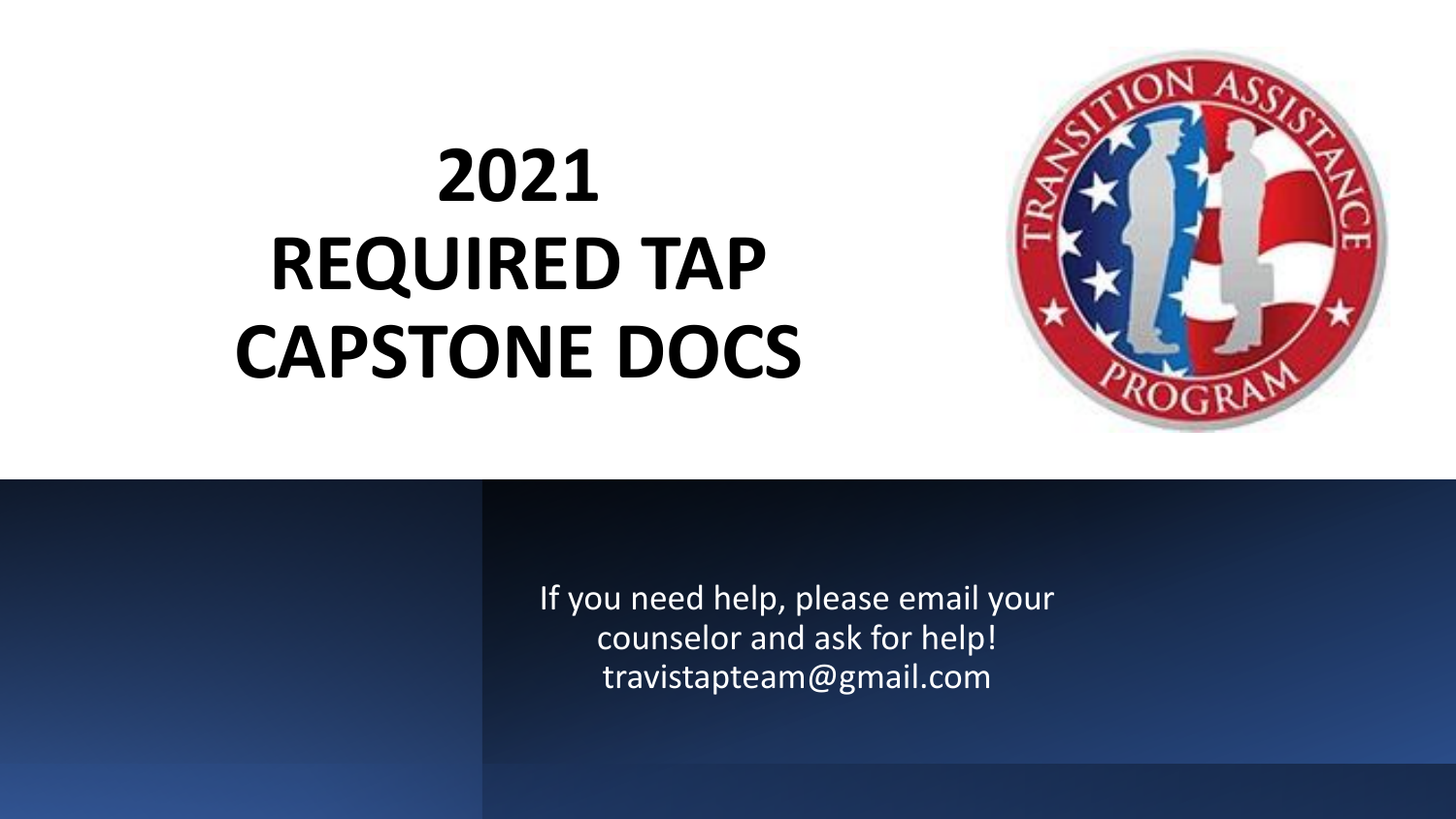## These Steps Must Be Completed

- $\checkmark$  Step 1: Initial Counseling Appointment
- **✔** Step 2: Pre-Separation Workshop Completed
- $\vee$  Step 3: TAP Workshop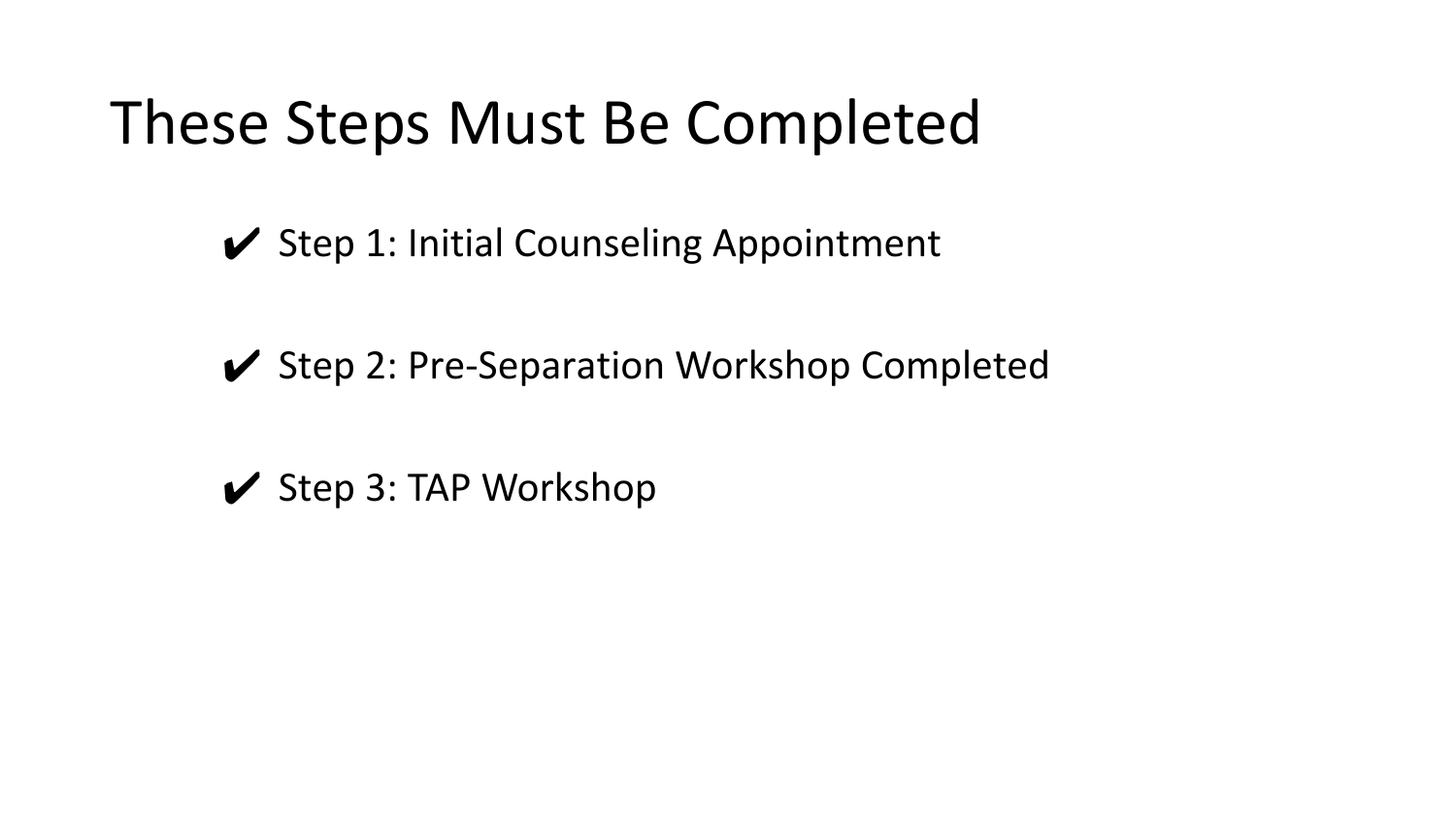### DS LOGON PREMIUM ACCOUNT COMPLETED



This will help you access important documents:

#### DD214

 In your premium account, click on the "Manage Benefits" tab, and go to the Military Personnel File (DPRIS) link to request a copy of the DD 214

#### Certificate of Eligibility for G.I. Bill

- $\Box$  Click the "Dashboard" button (it's dark blue in the upper right hand corner.)
- In the left side menu under "My Benefits & Payments" click on the "Benefits" link.
- $\Box$  In the center of the window, your benefits will be listed.
- $\Box$  Click the blue "+" next to Education.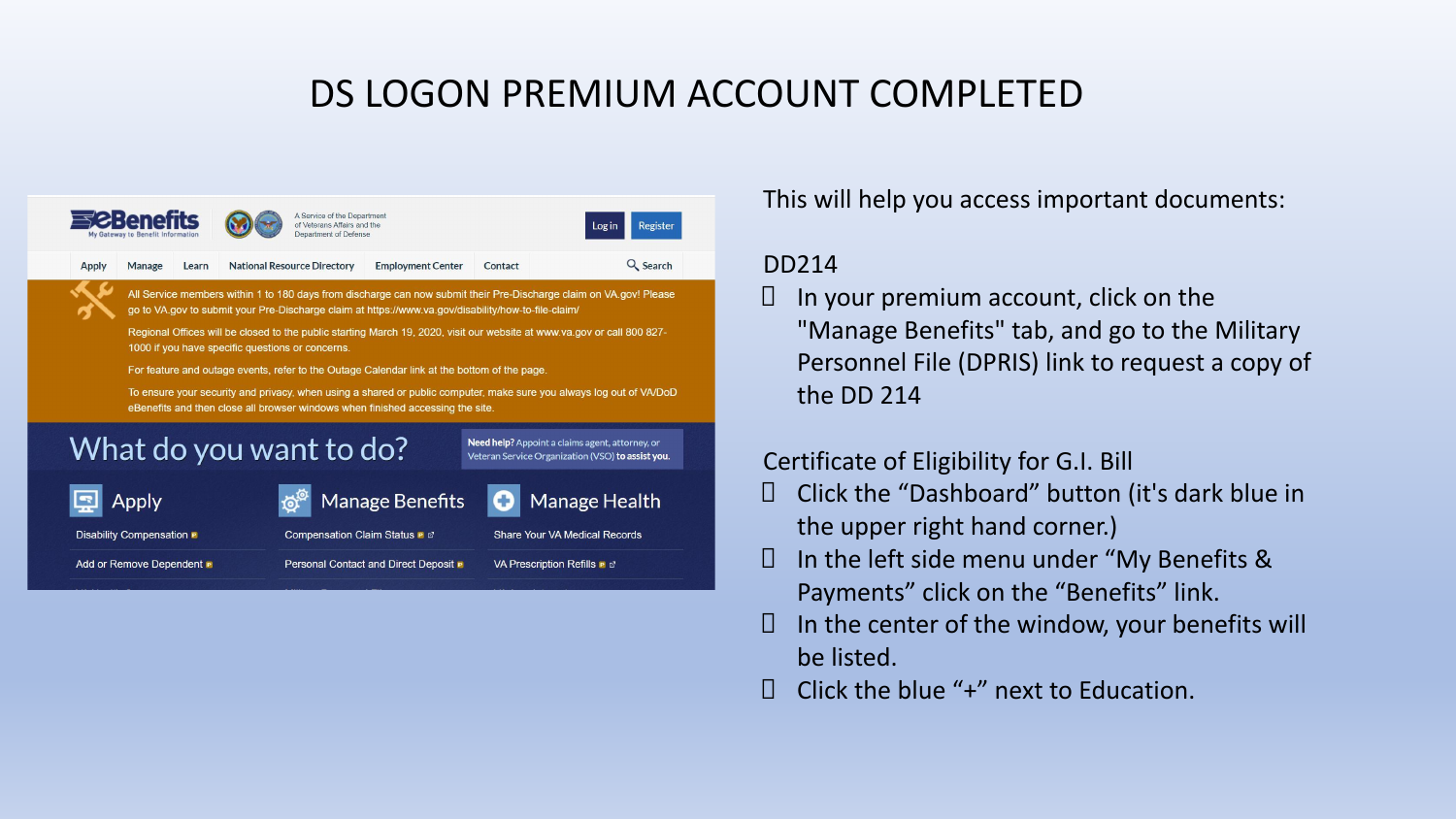## **12 Month Post Separation Budget**

- You should have a budget worksheet that you worked on during TAP, (see attachment on our website under Step Four: Capstone)
- You can also make a one-on-one appointment with a finance counselor who can help you.

Christopher Jones "Jersey" Personal Financial Readiness

Travis AFB- Fairfield, CA

Cell: 707.424.2486 Email: christopher.jones.237@us.af.mil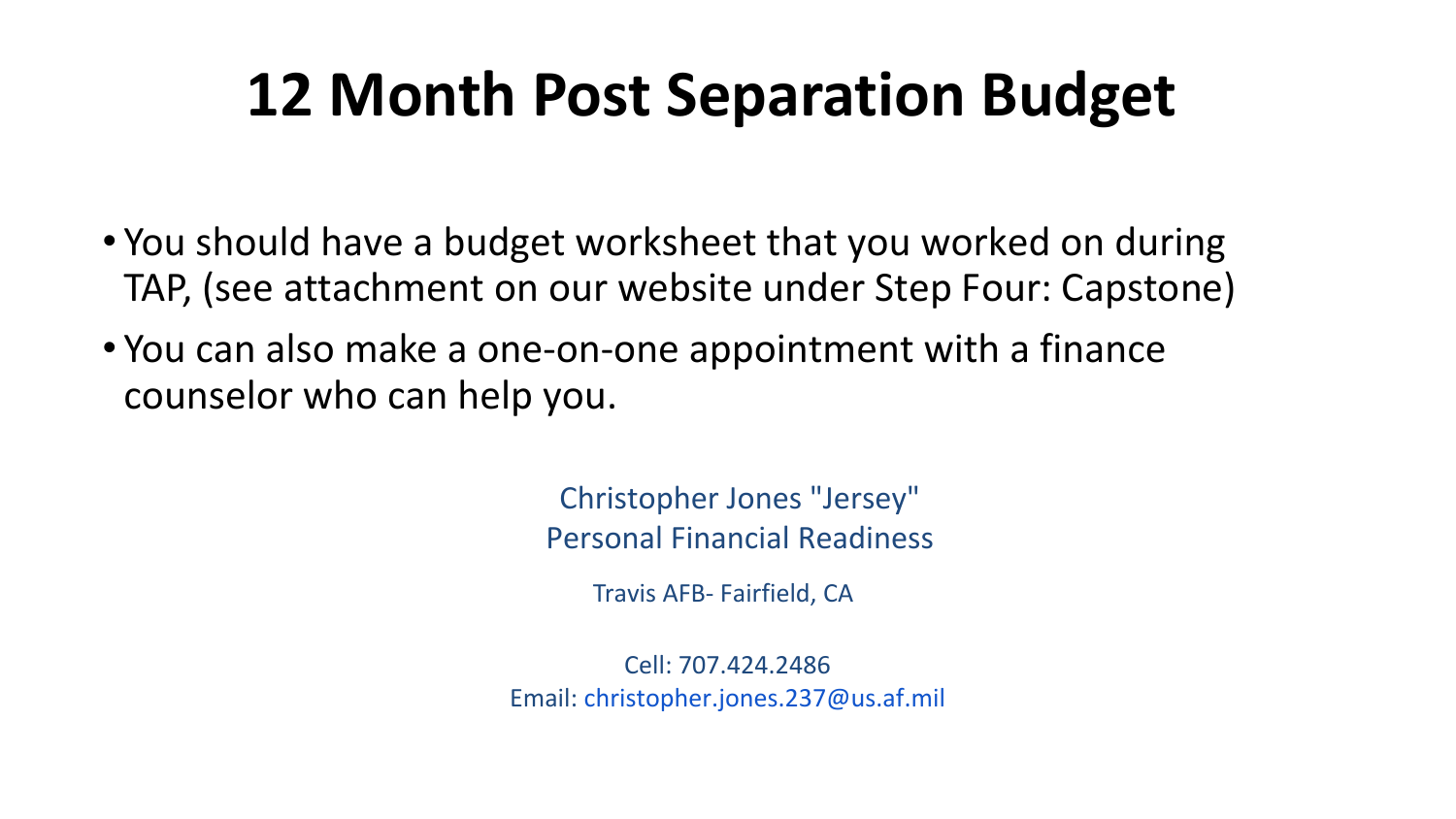## **Gap Analysis Form**

#### **Gap Analysis**

Complete the "Where am I now?" column, the "Where am I going?" column, and fill the Gap by completing the "What do I need to fill in the Gap?" column.

| Where am I now?                                                                              | What do I need to fill in the Gap?                                     | Where am I going?                                                                                   |
|----------------------------------------------------------------------------------------------|------------------------------------------------------------------------|-----------------------------------------------------------------------------------------------------|
| Current MOC:                                                                                 |                                                                        | <b>Civilian Occupation:</b>                                                                         |
| Use VMET, JST, CCAF transcript, ESS-CG, CG-4082,<br>and evaluations to complete this column. |                                                                        | Use results from My Next Move for Veterans and<br>O*NET to complete this column.                    |
| Experience and skills I have:                                                                | Experience and skills I need to obtain:                                | Experience and skills this occupation requires:                                                     |
| Education and training I have:                                                               | Education and training I need to obtain:                               | Education and training this occupation requires:                                                    |
| Credentials (license, certification, certificate) I<br>have:                                 | Credentials (license, certification, certificate) I<br>need to obtain: | Credentials (license, certification, certificate) or<br>any other requirements for this occupation: |
|                                                                                              |                                                                        |                                                                                                     |

Fillable Version from Page 27 of MOC Crosswalk Participant Fillable Guide from TAP

MOC Crosswalk Participant Guide 2021 Page 27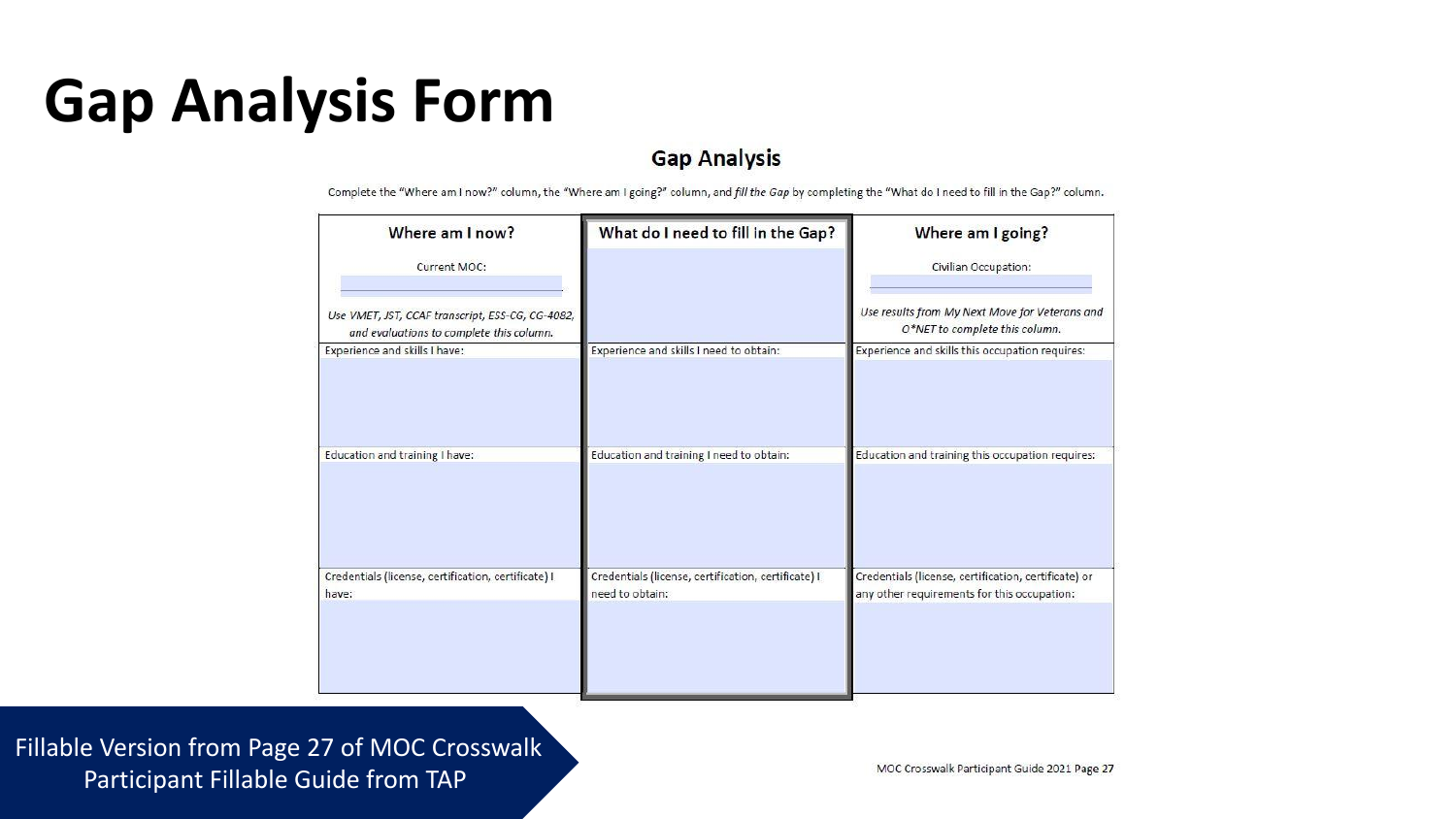## **Completed Resume**

#### **YOUR NAME**

City, State • Phone Number • Email Address

**Professional Profile**  Describe your work experience and strongest skills

#### **Work History**

#### **Your Job Title**

United States Air Force, City, State

- Job responsibility / achievement
- Job responsibility / achievement
- Job responsibility / achievement

#### **Your Job Title**

United States Air Force, City, State

- Job responsibility / achievement
- Job responsibility / achievement
- Job responsibility / achievement

#### **Your Job Title**

United States Air Force, City, State

- Job responsibility / achievement
- Job responsibility / achievement
- Job responsibility / achievement

**Education School Name**  City, State **Degree Obtained** Option 1: You can copy and paste the outline on the left, or you can click on Resumeengine.org and create it through Hiring Our Heroes provides an easy-to-use resume application to service members that will translate military records into a strong resume that civilian employers can easily understand.

#### Option 2:

One-on-One appointment with A&FRC Employment Counselors who can individually help you.

Option 3: Take a virtual resume class! Sign up at www.travisafrc.com

**Skills**